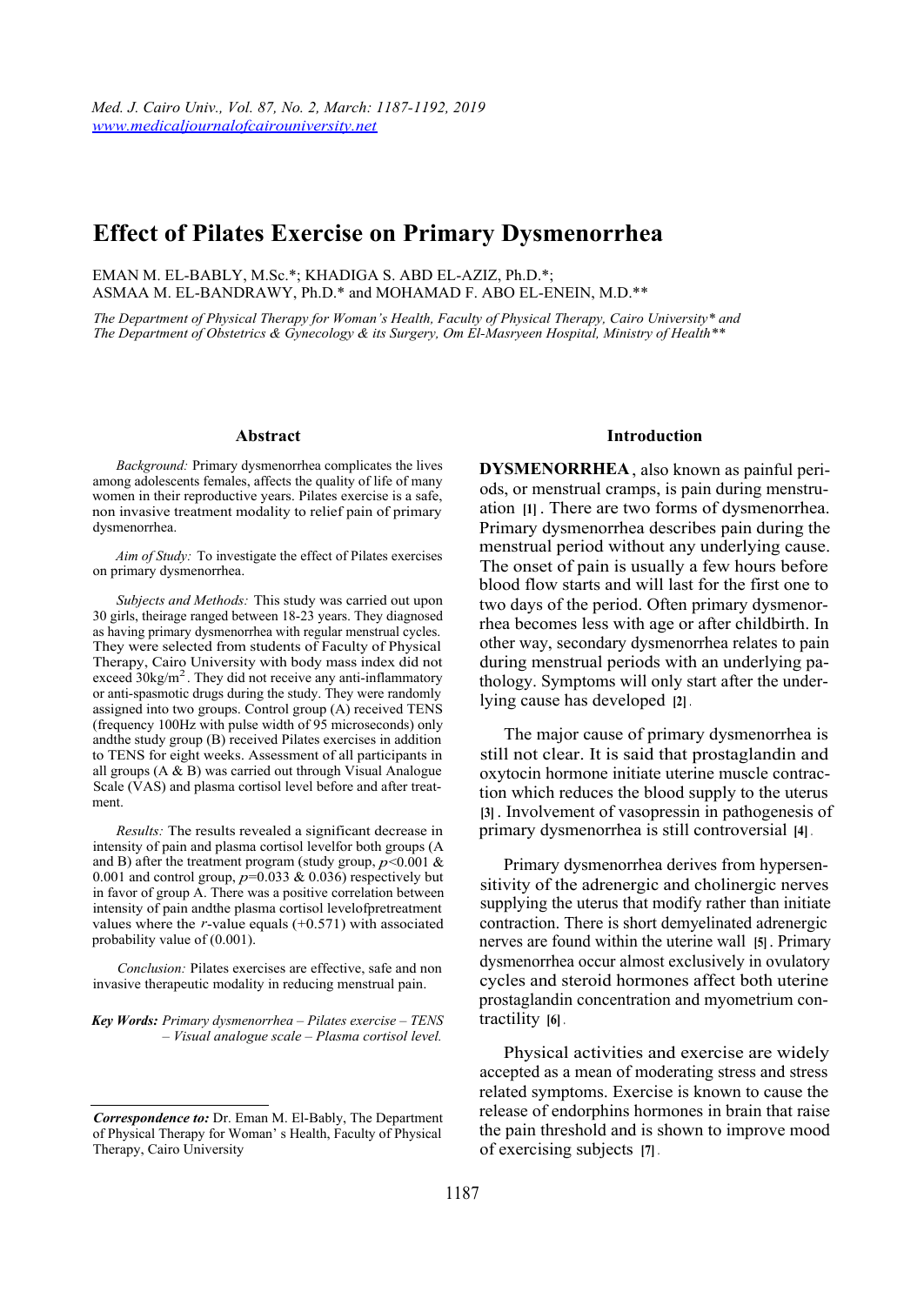Pilates exercises belong to a group of so-called body-mind exercises, where the focus is on controlled movement, posture, and breathing. Pilates improves mental and physical well-being, increases flexibility, and strengthens muscles through controlled movements done as mat exercises and strengthen the body **[8]** .

Pilates exercise has a positive effect on health physical fitness as it increases the muscular strength, muscular endurance, flexibility, cardio respiratory endurance and a positive effect on female sex hormone. Pilates exercise is a good one for the promotion of physical metabolism and physiological function by positive change of immunoglobulin and sex hormone **[9]** .

TENS relieves primary dysmenorrhea through two possible mechanisms, the gate control theory and endorphin mediated pain relief. According to the gate control theory, by stimulating largediameter, (A) sensory nerve fibers in a dermatomal segment, a blockage or gating effect is established at the dorsal horn level of the spinal cord inhibiting the transmission of pain related impulses. TENS also induces release of endorphin from these nerve cells and thereby contributes additionally to the relief of pain **[10]** . The aim of this study was to investigate the effect of Pilates exercises on primary dysmenorrhea.

*Hypothesis:* Pilates exercises will not be effective in treating primary dysmenorrhea.

#### **Subjects and Methods**

*Subjects:* 30 volunteer female (age: 18-23 years, BMI: Did not exceed  $30\text{kg/m}^2$ ) diagnosed as havingprimary dysmenorrhea were contacted for this study. They all had regular menstrual cycles. They were selected randomly from students of Faculty of Physical Therapy, Cairo University from December 2017 to May 2018. All females who received medications that may affect the results of the study or performing other types of physical activity or having child, smoking, cardiovascular problems or pulmonary problems or suggestive criteria of endometriosis or other gynecological disorders or having any contraindication to TENS were excluded from the study. Patient randomization was reported by physical therapistwho did not belong to the study. Reported patients were randomly assigned into either control group (A) or the study group (B) by using the computer generated random numbers. Allocation was concealed in sequentially numbered opaque envelopes. An independent person who was blindedto the research protocol involved in the trial operated the random

assignment. All patients were givenfull explanation of the treatment protocol, and signed informed consents were obtained before participation. This study was approved by the Ethics Committee for Scientific Research of the Faculty of Physical Therapy, Cairo University. Abdominal ultrasonography was done for all participants to exclude any pelvic pathology. All of them were advised not to receive any anti-inflammatory or anti-spasmodic drugs duringthe time of the study.

Participants were randomly assigned into two equal groups (A & B). Control group (A) received TENS and the study group (B) received Pilates exercises training program in addition to TENS.

All participants in both groups  $(A \& B)$  received TENS applicationfrom side lying position. Two electrodewere placed upon the lumbosacral nerve roots and the other two electrodes were placed upon suprapubic region on the anterior aspect of the abdomen. TENS unit was used to deliver standardized TENS stimulation parameters (high frequency 100Hz with pulse width of 95 microseconds). The intensitywas gradually increased till tingling sensation without muscle contraction. The stimulation was administered for 30 minutes once per day during the first three days of menstrual cycle. The procedure was repeated on the second consecutive menstrual cycle.

All participants in group (B) participated in Pilates exercise training program. They watched videos about Pilates exercises before treatment to better understand values of Pilates exercises to gain their confidence and cooperation through the study and how to correctly practice them. Then, Pilates exercise program in the form of: Pilates curl, roll-up, rolling like a ball, single straight leg stretch, double leg stretch, teaser 1, Pilates pushups, shoulder bridge, single leg kick was done by every participant in group (A). The exercise program was repeated twice a week for 8 weeks. Each girl was advised not to perform Pilates exercise during menstruation.

Assessment was performed by visual analogue scale and plasma cortisol level at the morning (at 8 clock) on first day of menstruation for all participants in both groups  $(A \& B)$  beforeand after treatment.

#### **Results**

Statistical analysis was conducted using SPSS for windows, Version 22 (SPSS, INC., Chi Cago, IL).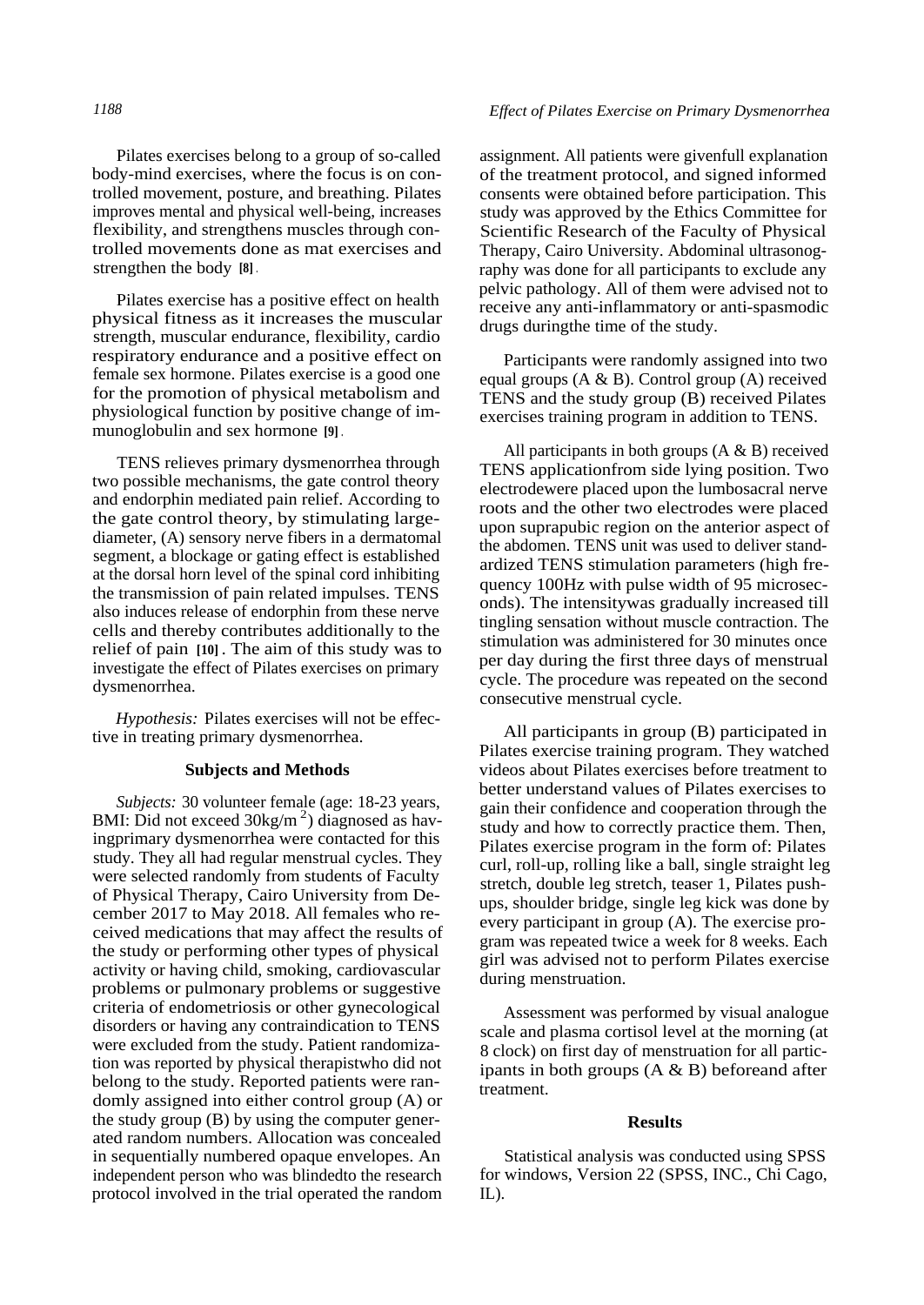Test of normality for all variables showed that the data was normally distributed so parametric measures were used for the purpose of data analysis.

I- *Physical characteristics for both groups (A & B):* The demographic characteristics of both groups  $(A \& B)$  at baseline (age and BMI) revealed no significant differences between the two groups before treatment (Table 1).

Table (1): Demographic data for both groups  $(A \& B)$  before treatment.

| Variables                 | Groups                               | Mean           |                             | Comparison |                            | S  |
|---------------------------|--------------------------------------|----------------|-----------------------------|------------|----------------------------|----|
|                           |                                      |                | SD                          |            | <i>t</i> -value $p$ -value |    |
| $\bullet$ Age<br>(vrs)    | Group $(A)$<br>Group $(B)$           | 20.20<br>20.40 | ±1.474<br>±1.454            | 0.374      | 0.711                      | NS |
| $\bullet$ Height<br>(Cm)  | Group $(A)$<br>Group $(B)$           | 159.6<br>159   | ±2.473<br>±2.726            | 0.631      | 0.533                      | NS |
| • Weight<br>(kgs)         | Group(A)<br>Group $(B)$              | 66.73<br>63.87 | $\pm 6.375$<br>±5.462       | 1.323      | 0.197                      | NS |
| $\cdot$ BMI               | Group $(A)$<br>$(kg/m2)$ Group $(B)$ | 26.08          | ±2.128<br>$25.24 \pm 2.132$ | 1.079      | 0.290                      | NS |
| *SD : Standard Deviation. |                                      | S              | : Significance.             |            |                            |    |

*p* : Probability. NS : Non-Significant.

### *II- Intensity of pain:*

#### A- *Within groups:*

*Group (A):* There was a significant decrease in intensity of pain as revealed by the paired *t*-test between pre and post-treatment in patients of group (A). The mean value of pre-treatment pain intensity using VAS was  $(7.33 \pm 1.345)$  and  $(6.13 \pm 1.457)$  for post-treatment where the *t*-value was (2.358) and *p*-value was (0.033). The percentage of improvement was 16.37% (Table 2).

Table (2): Mean of pain intensity pre and post-treatment for group (A).

|                                                                                           | Intensity of pain<br>Pre-treatment Post-treatment |                         |
|-------------------------------------------------------------------------------------------|---------------------------------------------------|-------------------------|
| Group A                                                                                   |                                                   |                         |
| Mean                                                                                      | 7.33                                              | 6.13                    |
| $\pm$ SD                                                                                  | ±1.345                                            | ±1.457                  |
| Mean difference                                                                           | 1.2                                               |                         |
| Percentage of improvement                                                                 | $16.37\% \downarrow$                              |                         |
| DF                                                                                        | 14                                                |                         |
| t-value                                                                                   | 2.358                                             |                         |
| $p$ -value                                                                                | 0.033                                             |                         |
| -S                                                                                        | S                                                 |                         |
| *SD : Standard Deviation.<br>: Probability.<br>$\frac{p}{\mathcal{S}}$<br>: Significance. | : Significant.<br>S                               | DF : Degree of Freedom. |

*Group (B)*: There was a significant decrease in intensity of pain as revealed by the paired *t*-test between pre and post-treatment for patients of group (B).The mean value of pre-treatment pain

intensity using VAS was  $(7.40 \pm 1.404)$  and  $(4.20 \pm 1.404)$ 1.740) for post-treatment, where the *t*-value was  $(5.779)$  and *p*-value was  $(0.001)$ . The percentage of improvement was 40.43% (Table 3).

Table (3): Mean of pain intensity pre and post-treatment for group  $(B)$ .

|                                                 | Intensity of pain                                                                                                                                                  |        |  |
|-------------------------------------------------|--------------------------------------------------------------------------------------------------------------------------------------------------------------------|--------|--|
| Group B                                         | Pre-treatment Post-treatment<br>4.20<br>7.40<br>±1.404<br>3.2<br>43.24% $\downarrow$<br>14<br>5.779<br>0.001<br>HS<br>$S$ : Significant.<br>DF: Degree of Freedom. |        |  |
| Mean                                            |                                                                                                                                                                    |        |  |
| $\pm$ SD                                        |                                                                                                                                                                    | ±1.740 |  |
| Mean difference                                 |                                                                                                                                                                    |        |  |
| Percentage of improvement                       |                                                                                                                                                                    |        |  |
| DF                                              |                                                                                                                                                                    |        |  |
| <i>t</i> -value                                 |                                                                                                                                                                    |        |  |
| $p$ -value                                      |                                                                                                                                                                    |        |  |
| S                                               |                                                                                                                                                                    |        |  |
| <i>*SD</i> : Standard Deviation.                |                                                                                                                                                                    |        |  |
| : Probability.<br>$P_{\rm S}$<br>: Significance |                                                                                                                                                                    |        |  |

#### B- *Between groups:*

There was no significant difference in intensity of pain in pre-treatment values between both groups (A and B) where the *t*-value was  $(0.133)$  and  $p$ value was (0.895), while there was a significant difference in the post-treatment values where the *t*-value was (3.299) and  $p$ -value was (0.003) with more decrease in group (B) (Table 4).

Table (4): Independent *t*-test for intensity of painbetween both groups (A and B) pre and post-treatment.

|                                             | Intensity of pain            |                              |  |
|---------------------------------------------|------------------------------|------------------------------|--|
| Independent $t$ -test                       | Pre                          | Post                         |  |
| Mean difference<br>$t$ -value<br>$p$ -value | 0.07<br>0.133<br>0.895<br>NS | 1.93<br>3.299<br>0.003<br>НS |  |

\*SD : Standard Deviation. NS : Non-Significant.

*p* Probability. S Significant. : Significance.

#### *III- Blood cortisol level:*

#### A- *Within groups:*

*Group* (A): There was a significant decrease in plasma cortisol level as revealed by the paired *t*test between pre and post-treatment in patients of group (A). The mean value of pre-treatment was  $(18.37 \pm 1.481)$  and  $(17.93 \pm 1.622)$  for post-treatment where the *t*-value was (2.3 18) and *p*-value was (0.036). The percentage of improvement was 2.39% (Table 5).

*Group* (*B*): There was a highly significant decrease in plasma cortisol level as revealed by the paired *t*-test between pre and post-treatment in patients of group (B). The mean value of pre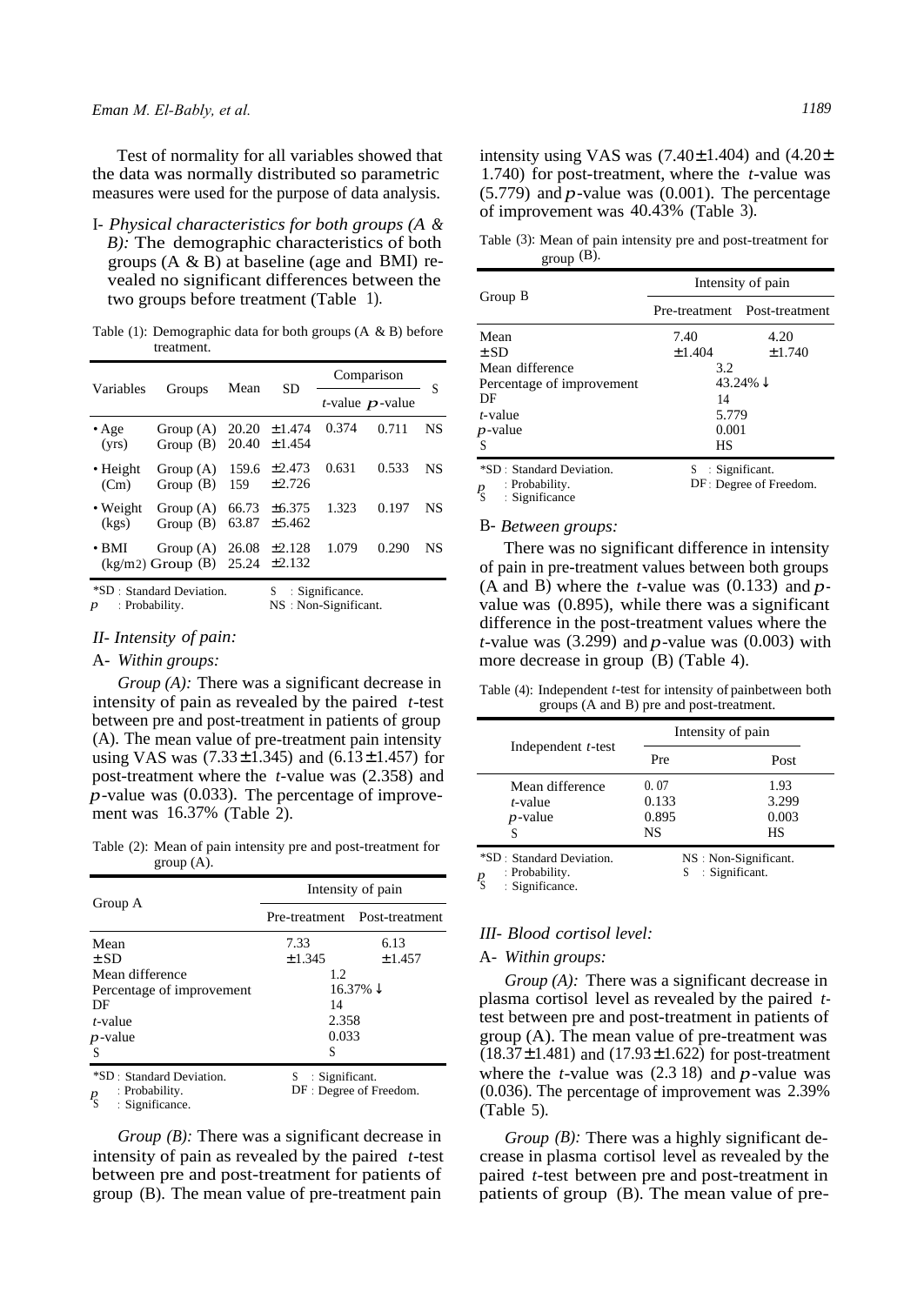treatment was  $(18.34 \pm 1.556)$  and  $(16.74 \pm 1.508)$ for post-treatment where the *t*-value was (5.04) and *p*-value was (0.001). The percentage of improvement was 8.72% (Table 6).

Table (5): Mean and  $\pm$  SD of plasma cortisol level pre and post-treatment for group (A).

|                                                 |                                                 | Plasma cortisol level<br>Pre-treatment Post-treatment<br>17.93<br>±1.622<br>0.44<br>$2.39\% \downarrow$<br>14<br>2.318<br>0.036<br>S |
|-------------------------------------------------|-------------------------------------------------|--------------------------------------------------------------------------------------------------------------------------------------|
| Group A                                         |                                                 |                                                                                                                                      |
| Mean                                            | 18.37                                           |                                                                                                                                      |
| $\pm$ SD                                        | ±1.481                                          |                                                                                                                                      |
| Mean difference                                 |                                                 |                                                                                                                                      |
| Percentage of improvement                       |                                                 |                                                                                                                                      |
| DF                                              |                                                 |                                                                                                                                      |
| t-value                                         |                                                 |                                                                                                                                      |
| $p$ -value                                      |                                                 |                                                                                                                                      |
| S                                               |                                                 |                                                                                                                                      |
| *SD: Standard Deviation.<br>: Probability.<br>p | : Significant.<br>S.<br>DF : Degree of Freedom. |                                                                                                                                      |

: Probability. *p* 

: Significance. S

Table (6): Mean of plasma cortisol level pre and post-treatment for group (B).

|                                                                                                  |                                                 | Plasma cortisol level<br>Pre-treatment Post-treatment<br>16.74<br>±1.508<br>1.6<br>8.72% $\downarrow$<br>14<br>5.04<br>0.001<br>НS |
|--------------------------------------------------------------------------------------------------|-------------------------------------------------|------------------------------------------------------------------------------------------------------------------------------------|
| Group B                                                                                          |                                                 |                                                                                                                                    |
| Mean                                                                                             | 18.34                                           |                                                                                                                                    |
| $\pm$ SD                                                                                         | ±1.556                                          |                                                                                                                                    |
| Mean difference                                                                                  |                                                 |                                                                                                                                    |
| Percentage of improvement                                                                        |                                                 |                                                                                                                                    |
| DF                                                                                               |                                                 |                                                                                                                                    |
| $t$ -value                                                                                       |                                                 |                                                                                                                                    |
| $p$ -value                                                                                       |                                                 |                                                                                                                                    |
| S                                                                                                |                                                 |                                                                                                                                    |
| *SD: Standard Deviation.<br>: Probability.<br>$\boldsymbol{p}$<br>. Cignificanos<br>$\mathbf{C}$ | : Significant.<br>S.<br>DF : Degree of Freedom. |                                                                                                                                    |

: Significance. S

#### B- *Between groups:*

There was no significant difference in intensity of pain in pre-treatment values between both groups (A and B) where the *t*-value was (0.06) and *p*-value was (0.953), while there was a significant difference in the post-treatment values where the *t*-value was  $(2.057)$  and *p*-value was  $(0.047)$  with more decrease in group (B) (Table 7).

Table (7): Independent *t*-test of plasma cortisol level between both groups (A & B) before and after-treatment.

|                                                                                        | Plasma cortisol level                  |                             |  |
|----------------------------------------------------------------------------------------|----------------------------------------|-----------------------------|--|
| Independent <i>t</i> -test                                                             | Pre                                    | Post                        |  |
| Mean difference<br>t-value<br>$p$ -value                                               | 0.03<br>0.06<br>0.953<br>NS            | 1.19<br>2.057<br>0.047<br>S |  |
| *SD: Standard Deviation.<br>: Probability.<br>$\boldsymbol{p}$<br>: Significance.<br>S | NS: Non-Significant.<br>: Significant. |                             |  |

## *1190 Effect of Pilates Exercise on Primary Dysmenorrhea*

#### IV- *Correlation between intensity of pain and the degree of Plasma cortisol level:*

There was a positive correlation between intensity of pain andthe plasma cortisol level forpretreatment values where the  $r$ -value equals  $(+0.54)$ and had an associated probability value of (0.002) (Table 8).

Table (8): Correlation between intensity of pain and the plasma cortisol level.

| Correlation coefficient           |                     |  |
|-----------------------------------|---------------------|--|
| $t$ -value<br>$p$ -value          | $+0.54$<br>$0.002*$ |  |
| r-value: Correlation coefficient. | S: Significance.    |  |

*p*-value: Probability. \*: Significant.



Fig. (1): The ovarian cycle. Quated by

#### **Discussion**

Primary dysmenorrhea is a common gynecological disorder among young women. Its incidence is 40-50%, with severe forms giving rise to 15% work or school absenteeism and mild forms requiring no medication or analgesics in about 30%. Sixty percent of womenhave severe or moderate pain, 51% reported limitation of activities, and 17% reported absenteeism **[11]** . So, this study was carried out to determinethe effect of Pilates exercises on primary dysmenorrhea.

#### *The results of this study revealed that:*

This study revealed significant decrease in intensity of pain and blood cortisol level in control group (A), theseare in line with Parsa and Bashirian **[12]** who proved that TENS can reduce the intensity of pain associated with primary dysmenorrhea. TENSwas applied for 20 minutes with a frequency of 0-100HZ and 90-100 pulse/seconds forsixtyfour females. They proved that TENS was a safe, effective, on medication method for managing primary dysmenorrhea.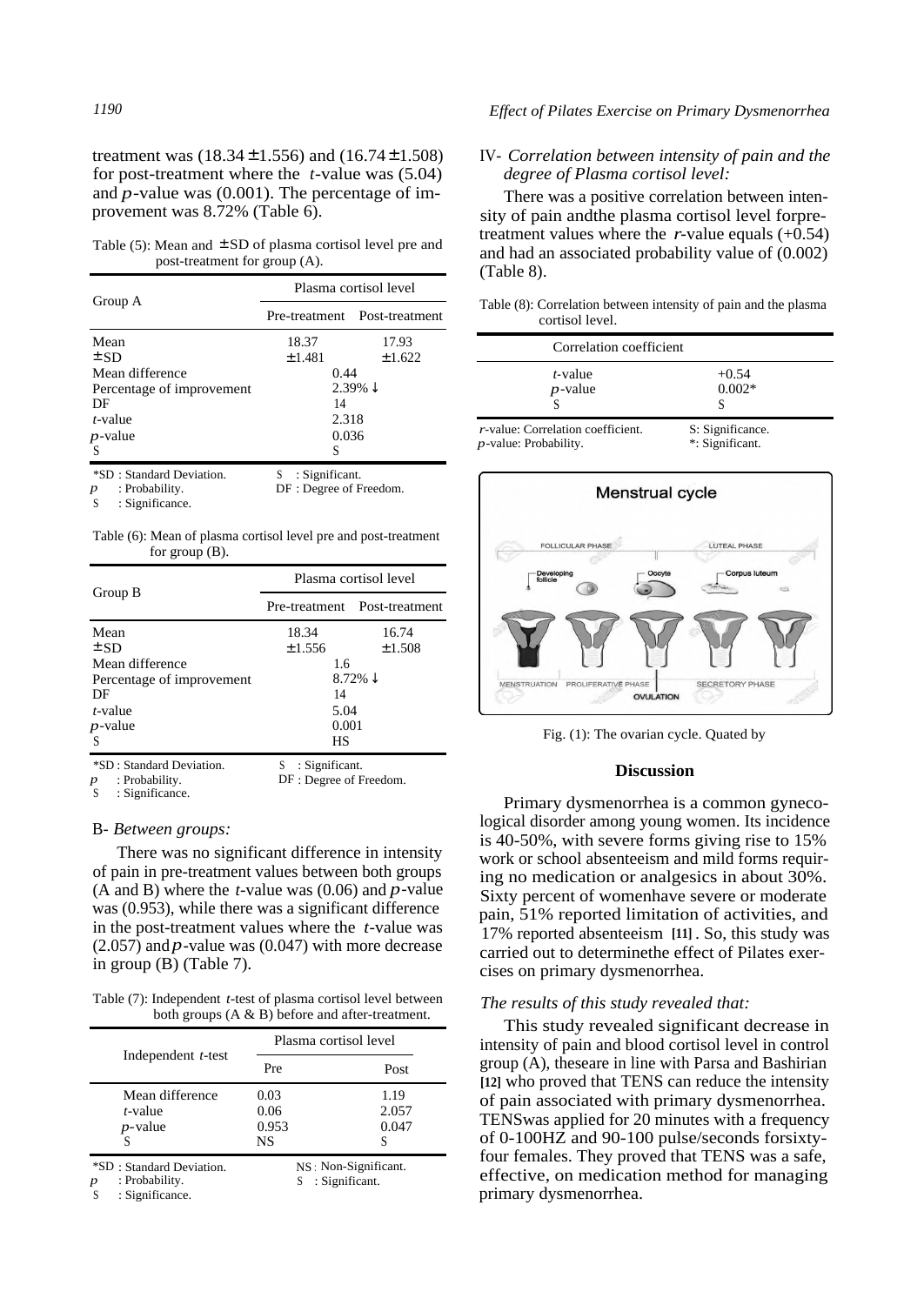Also, Michelle et al., **[13]** concluded that, high frequency TENS was found to be effective for the treatment of dysmenorrhea. It includes the sending of an electric current by placing electrodes on the skin to stimulate the nerves and reduce pain. TENS is thought to alter the body's ability to receive and understand pain signals rather than by having a direct effect on the uterine contractions.

Ibrahim et al., **[14]** added that transcutaneous electrical nerve stimulation is valuable in improving chronic pancreatitis pain as evidenced by the highly significant decreases in serum cortisol level and nalbuphine intake.

The results of this study is contradicted with Akinbo et al., **[15]** who concluded that high frequency TENS significantly reduced the pain levels in dysmenorrhoeic women without significantly affecting serum level of cortisol.

The results of this study revealed that, there was a significant decrease in the intensity of pain and plasma cortisol level in study group (B) who was treated by Pilates exercises in addition to TENS. These results were in line with Oswal et al., **[16]** who concluded that 8 weeks of pilates exercises training can be effective treatment for relieving pain and improving quality of life in females with primary dysmenorrhea.

Dawood, **[11]** added that therapeutic exercise can increase the secretion of endorphins from the brain and raisethe pain threshold of the body.

Functional menstrual disorders as dysmenorrhea were associated with an increase in cortisol level. It returned nearly to its normal values after exercise **[17]** . There was a significant association between stress and dysmenorrhea **[18]** . Emotional distress affects the perceived severity of menstrual pain and disability **[19]** .

Movements of Pilates exercises are linked to concentration of the mind and respiration; when performed smoothly but precisely, it leads to paving new, more ergonomic movement behaviours as well as it provides measurable psychological advantages by reducing stress level **[20]** .

Also, Mastrangelo et al., **[1]** concluded that the role of physical training has been regarded as a means to reduce stress and biochemical changes in body immune system. One possible mechanism explaining the positive effect of physical activity on intensity of primary dysmenorrhea is associated with stress. Exercise reduces moderate stress and for that the sympathetic activity may be decreased,

so the intensity of menstrual pain and other related symptoms may be reduced as well **[22]** .

The results of this study was contradicted with Blakey et al., **[23]** who did not find any relation between intensity of primary dysmenorrhea pain and physical activity. Also, Ligia et al., **[24]** found that Pilates method did not improve functionality and pain in patients who have low back pain when compared with control and lumbar stabilization exercise groups.

#### *Conclusion:*

Pilates exercises are effective, safe and non invasive therapeutic modality in reducing menstrual pain.

#### **References**

- 1- OSAYANDE A.S. and MEHULIC S.: "Diagnosis and initial management of dysmenorrhea", American family physician, 89 (5): 341-6, 2014.
- 2- LATTHE P. LATTHE M., SAY L., et al.: WHO systematic review of prevalence of chronic pelvic pain: A neglected reproductive health morbidity. BMC Public Health, 6: 177, 2006.
- 3- TAMRAKAR A.: Textbook of Gynaecology for nurse. 1stedition. NewDelhi: Jaypee Brother Medical Publisher (P) LTD; 13, 2014.
- 4- VALENTINE L., SLADKEVICIUS P., KINDAHI H., BROEDERS A., MARSAL K. and MELIN P.: "Effects of a vasopressin antagonist in women with dysmenorrhea", Gynecol. Obstet. Invest., 50: 170-7, 2000.
- 5- WEISSMAN A., HARTZ A., HANSEN M. and JOHNSON S.: "The natural history of primary dysmenorrhea: "A Longitudinal study, BR. J. Obstet. Gynaecol., 111 (4): 345-52, 2004.
- 6- LUMSDEN M. and GAVIGAN J.: "Mensturation and Menstrual Disorder ", In Shaw, R. soutter, W. and stanton. (eds.): "Gynaecology", Churchill living Stone, London, PP.: 465-6 & 469-73, Ed, 2003.
- 7- MAHVASH N., EIDY A., MEHDI K., ZAHRA M., MANI M. and SHAHLA H.: "The effect of physical activity on primary dysmenorrhea of female university students", World Applied Sciences Journal, 17 (10): 1246-52, 2012.
- 8- SYLWIA METEL and AGATA MILERT: Joseph pilates,methodand possibilities of its application in physiotherapy, 11 (2): 19-28, 2007.
- 9- CHAN NA1, DONGHEE KIM, HAYAN and LEEL M.: "Effect of the pilates exercise on the Health Physical fitness, Immunoglobulin and sex hormone in female Collegen Students", FASEB J., 6 (24): 18-25, 2010.
- 10- EL-MINAWI A. and HOWARD F.: Dysmenorrhoea, In howard F., Perry P., Carter J., ElMinawi A. and Zeng R. Pelvic pain Diagnosis and Mangement. Textbook, 1 st Ed A Wolters Kluwer company, Philadelphia, New York, london, P. 100-7, 2000.
- 11- DAWOOD M.Y.: Primary dysmenorrhoea: Advances in pathogenesis and management. J. Obstet. Gynecol., 108: 428-41, 2006.